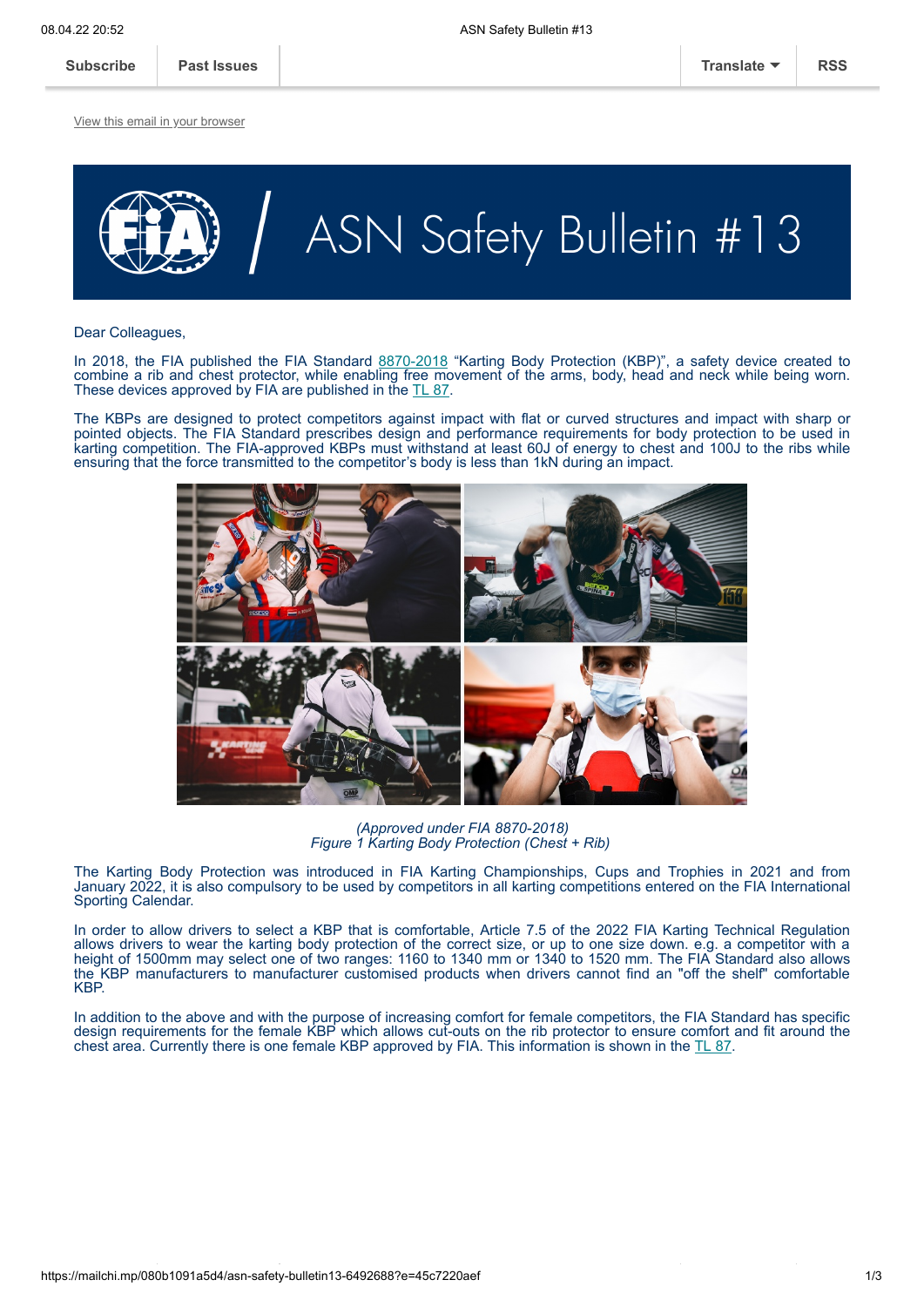**[Subscribe](http://eepurl.com/hrkg4f) [Past Issues](https://us16.campaign-archive.com/home/?u=d2e7b24d2c1e6cecc65ebe300&id=0aa4c3400a) [Translate](javascript:;) [RSS](https://us16.campaign-archive.com/feed?u=d2e7b24d2c1e6cecc65ebe300&id=0aa4c3400a)**



*[Figure 2 KBP with cut-outs for Female Competitor](https://mcusercontent.com/d2e7b24d2c1e6cecc65ebe300/images/d39afb3c-4c1f-97d4-c224-b15e8400a20f.png)s*

## **Social Media Post**

(Please feel free to copy and paste this for use on your social media channels)

In 2018, the FIA published the FIA Standard [8870-2018](https://www.fia.com/sites/default/files/8870-2018_karting_body_protection.pdf) "Karting Body Protection (KBP)", a safety device created to combine a rib and chest protector, while enabling free movement of the arms, body, head and neck while being worn. These devices approved by FIA are published in the [TL 87](https://www.fia.com/sites/default/files/l87_approved_kbp_-_8870-2018_7.pdf). Since then, the KBP was introduced in FIA Karting Championships, Cups and Trophies in 2021 and from January 2022, it is also compulsory to be used by competitors in all karting competitions entered on the FIA International Sporting Calendar.

## #FIAVisionZero



Best regards,

FIA Safety Department